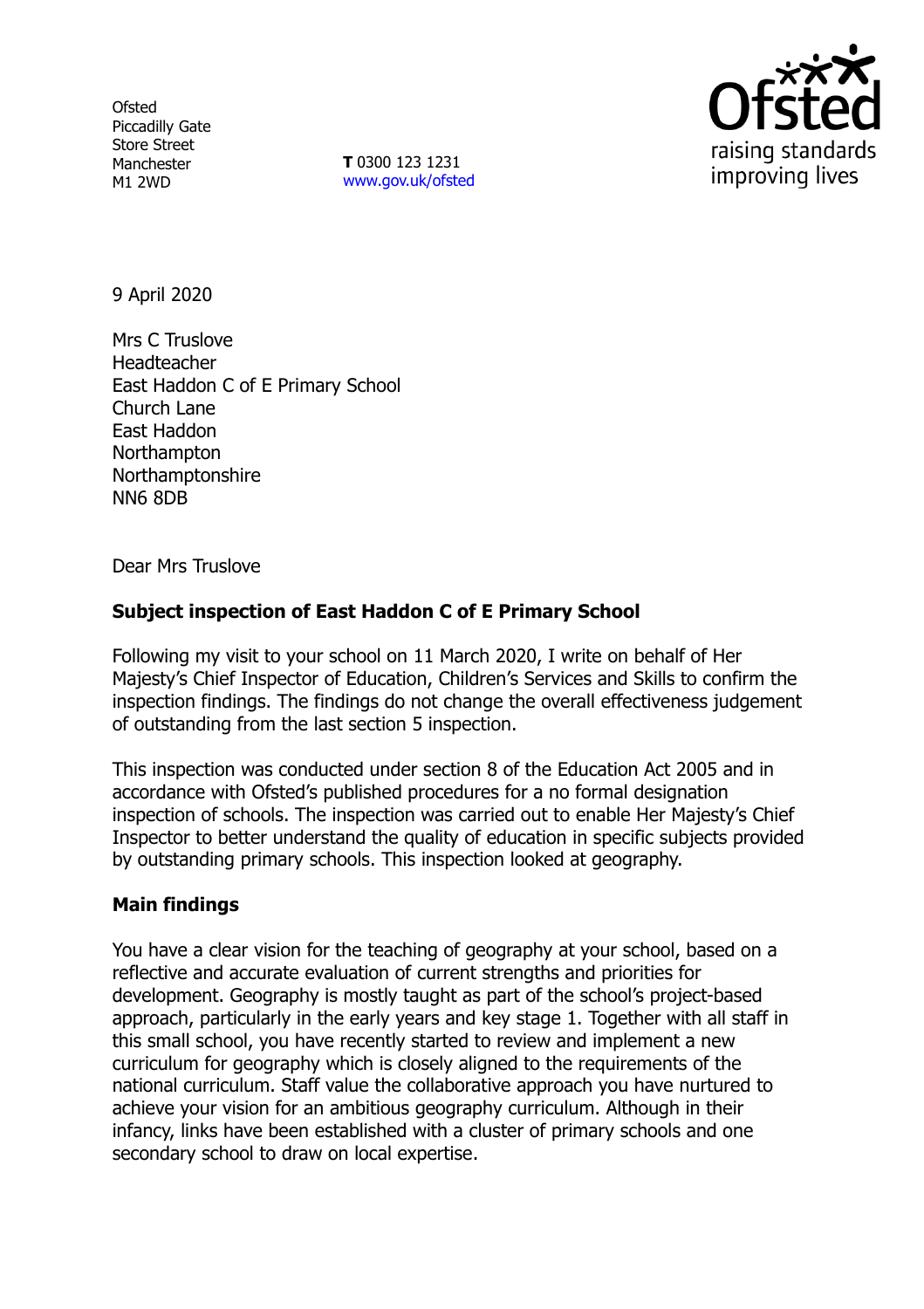

You are in the process of ensuring that the scope of the national curriculum is fully covered. The curriculum in key stage 1 builds on what children have learned in the early years. Similarly, the curriculum in key stage 2 mostly builds on what pupils have learned in key stage 1. However, currently, the full national curriculum is not taught. There is more to do to ensure that leaders' intentions for geography match the ambition of the national curriculum. There are some important weaknesses in the identification and development of place knowledge in key stages 1 and 2. For example, project themes do not consistently enable pupils to understand the similarities and differences between regions in the UK and a contrasting non-European country, in key stage 1, or a European country, in key stage 2. The quality of pupils' work in their study of the Alps, for example, showed that this topic does not help pupils to understand how to compare specific places in enough detail.

Teachers have good subject knowledge which they apply enthusiastically. Through effective questioning and use of resources, they stimulate pupils' interest in geography. With the help of additional adults, teachers adapt their approach for pupils with special educational needs and/or disabilities (SEND) or for those who require more support. Pupils' ability to recall their geographical knowledge, however, is variable. Too many pupils in key stages 1 and 2 cannot accurately recall the four main countries, capital cities and surrounding seas of the United Kingdom. In key stage 2, pupils' recall of European and global countries and capital cities was stronger than that of the United Kingdom.

Children in the early years and pupils in Year 1 are excited to learn about the world around them. Teachers' high expectations and careful planning ensure that all pupils in this mixed-age class can access the curriculum and aim high. Staff make effective use of the local area. Local fieldwork at 'Holdenby muddy education', for example, has been purposefully incorporated into the schemes of learning. Pupils were highly enthused by their 'dinosaur trail'. The development of map-work skills, orientation and use of direction were thoughtfully incorporated into pupils' memorable learning experiences. Pupils also developed their observational skills, recognising seasonal change and key landmarks. As one pupil said, 'This is the best day ever!' Pupils' learning is also enriched by their involvement in growing potatoes and other vegetables in the school's allotment. For example, in completing 'potato diaries', pupils learn how the changes between seasons affect plant growth.

In key stages 1 and 2, some elements of geography planning are at a more advanced stage than others. In key stage 2, leaders have considered the selection of project themes and cross-curricular links. This was evident in the mixed Year 4, 5 and 6 class. Pupils were able to draw on their geographical knowledge to explain how physical features of Greece influenced how the ancient Greeks lived. They used different sources of evidence to describe and explain how island geography, climate and topography were important considerations. Pupils were also confident in using technical subject terminology, such as 'terrain' and 'plateau', when explaining the location of settlement buildings. In the mixed Year 2 and 3 class, pupils could recall the location of their school and village using a range of maps and aerial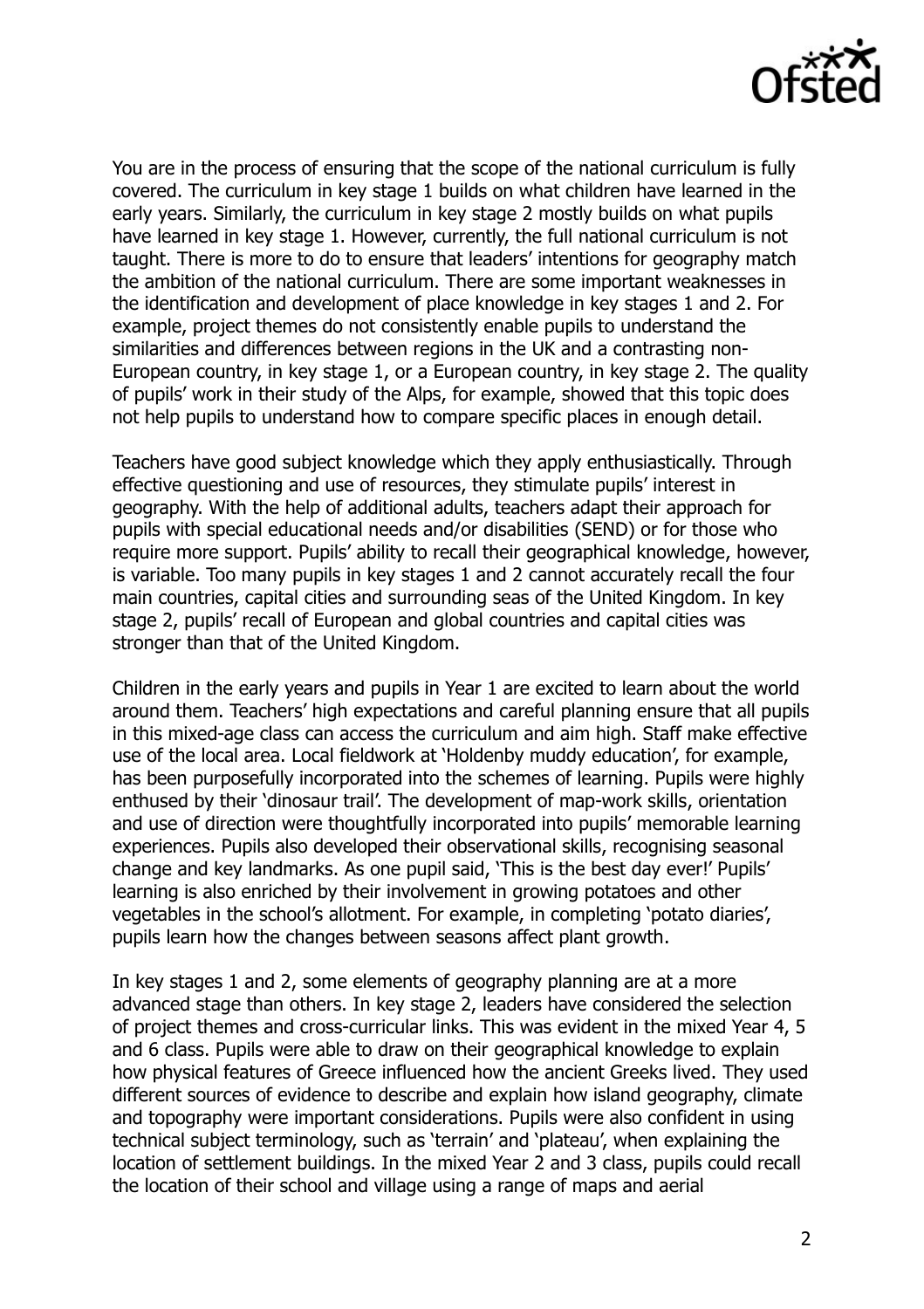

photographs. Pupils are developing their geographical skills through a carefully sequenced series of lessons about the local area. However, in other project themes, the sequencing of geographical knowledge is much less clear because the core geographical content has not been precisely planned. In key stage 2, pupils' learning about volcanoes and earthquakes is limited, for example. This hampers pupils' appreciation and understanding of physical geography.

You are keen to ensure that the provision for geography strengthens further as the school's curriculum continues to evolve. This includes introducing new approaches to fieldwork in key stage 2 to ensure that pupils' skills in measuring and recording observations build more effectively on pupils' learning from key stage 1. Pupils consistently expressed their enthusiasm for geography. They are inquisitive and have a strong desire to find out more about the world they inhabit. This is reflected in pupils' 'where in the world' presentations about a wide range of historical and contemporary themes and issues, which pupils independently research. Their enthusiasm and caring natures are also reflected in their willingness to raise funds to support people affected by geographical tragedies such as flooding and the recent Australian bush fires. These examples serve to illustrate where geography has had a positive impact on pupils' learning beyond the national curriculum.

## **Evidence**

During the inspection, I met with you and the school's nominated leader for geography. I evaluated the curriculum plans for geography. Together, we visited two lessons with mixed-age pupils in key stages 1 and 2. We also joined Reception children and Year 1 pupils during their fieldwork study of the local area. I looked at a selection of pupils' books from the lessons visited, with class teachers. I met with the class teachers and the leader for the early years. I spoke with three groups of pupils drawn from Year 2 and Years 4, 5 and 6. I also spoke with pupils informally during lessons.

## **Context**

East Haddon Church of England Primary School is a much smaller-than-average sized primary school. There are currently 88 pupils on roll in one of three mixed-age and mixed-key stage classes. The school is fully staffed. The proportion of disadvantaged pupils is well below the national average. The proportion of pupils with SEND is below average. The proportion of pupils who have an education, health and care plan is below the national average. The proportion of pupils who speak English as an additional language is well below the national average.

I am copying this letter to the chair of the governing body, to the regional schools commissioner and the director of children's services for Northamptonshire. This letter will be published on the Ofsted website.